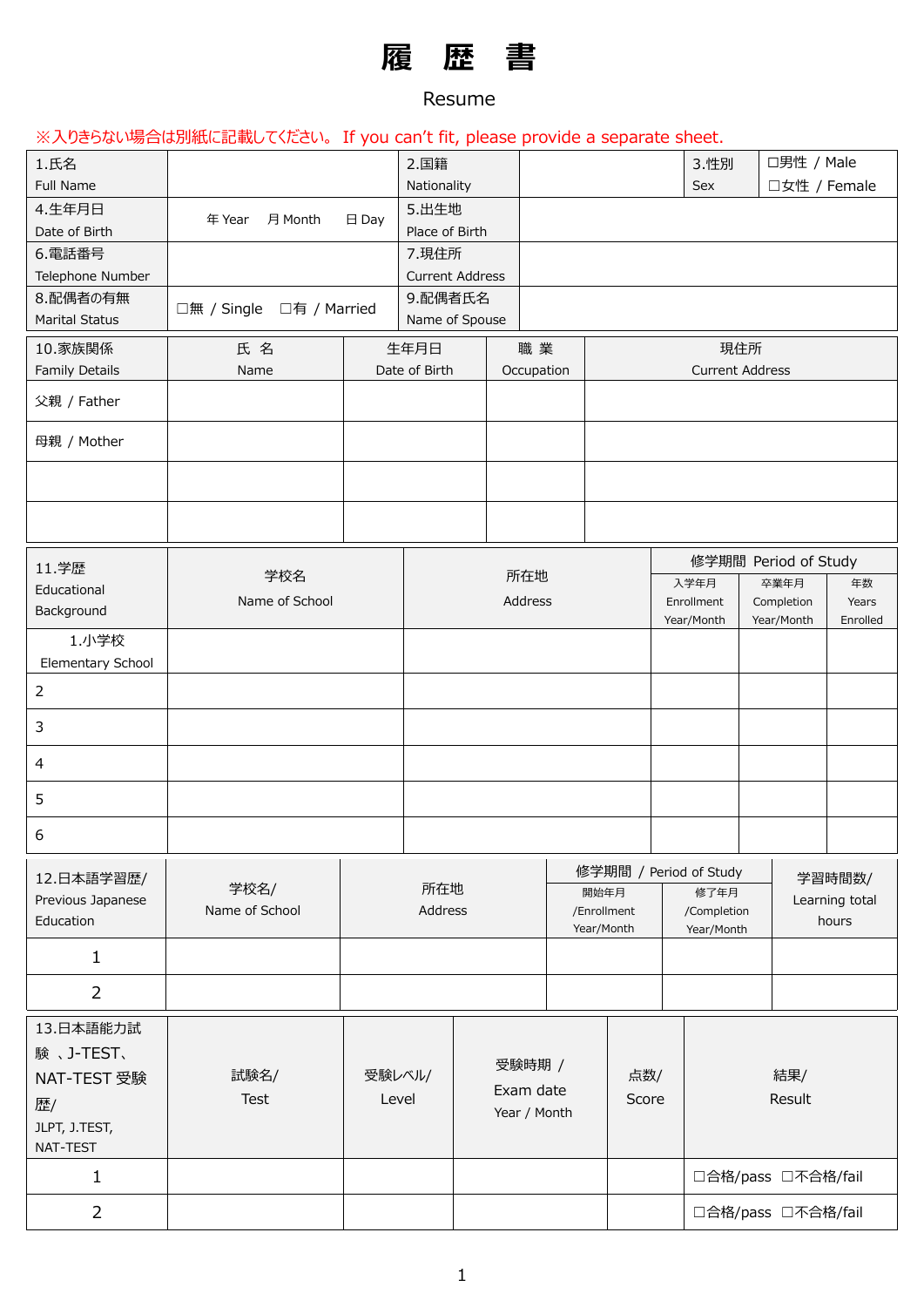| 3                     |                 |                   |             |  |                     |                               | □合格/pass □不合格/fail            |
|-----------------------|-----------------|-------------------|-------------|--|---------------------|-------------------------------|-------------------------------|
| 14. 職歴                | 会社名             |                   | 所在地         |  | 就労期間 Period of Work |                               |                               |
| Work Experience       | Name of Company |                   | Address     |  |                     | 開始年月 Enrollment<br>Year/Month | 修了年月 Completion<br>Year/Month |
|                       |                 |                   |             |  |                     |                               |                               |
| 2                     |                 |                   |             |  |                     |                               |                               |
| 15.出入国歴               | 入国年月日           | 出国年月日             | 在留資格        |  |                     | 入国目的                          |                               |
| Past Entry into Japan | Date of Arrival | Date of Departure | Visa Status |  |                     | Purpose of stay               |                               |
|                       |                 |                   |             |  |                     |                               |                               |
| 2                     |                 |                   |             |  |                     |                               |                               |
| 3                     |                 |                   |             |  |                     |                               |                               |

16.就学理由 / Objectives for studying Japanese:

#### 17.日本語学校修了後の進路希望 / Specific plans after graduation

□ 日本国内での進学希望 / Enroll in a school of higher education in Japan.

| 進学希望先種類                   | □ 大学院(博士) / Doctorate □ 大学院(修士) / Master □ 大学(学士) / Bachelor |  |
|---------------------------|--------------------------------------------------------------|--|
| Institution type to enter | □ 短期大学 / Junior college □ 専門学校 / Vocational college          |  |
| 希望科目(専攻)                  |                                                              |  |
| Subject to be studied     |                                                              |  |

□ 帰国 / Return to home country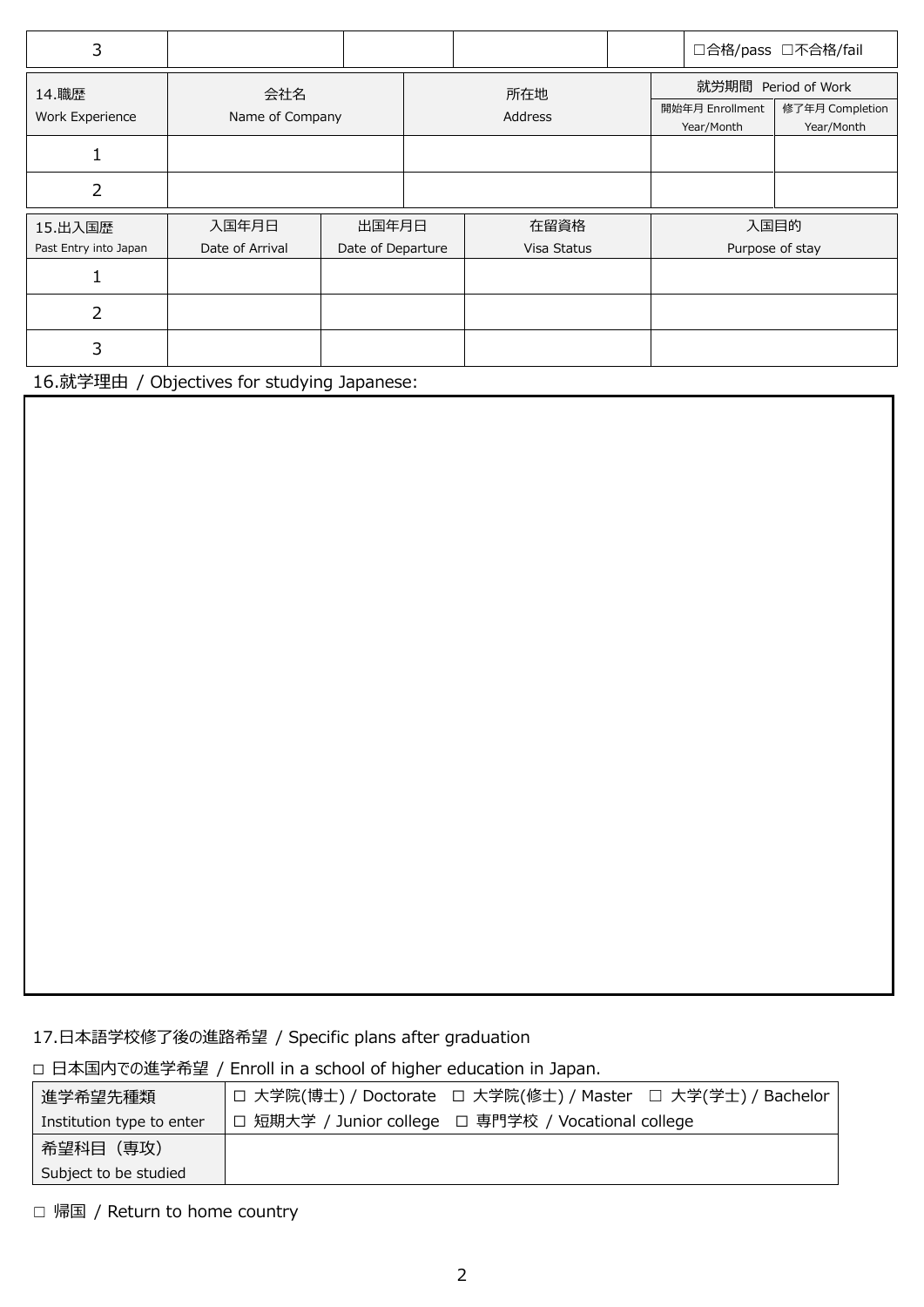☐ その他 / Others ( )

以上のことは総て真実であることを申告いたします。 **(I certify that the above information is true and correct.)**

**本人署名/Signature: \_\_\_\_\_\_\_\_\_\_\_\_\_\_\_\_\_\_\_\_\_\_\_**

 **作成年月日/Date:** 年 Year 月 Month 日 Day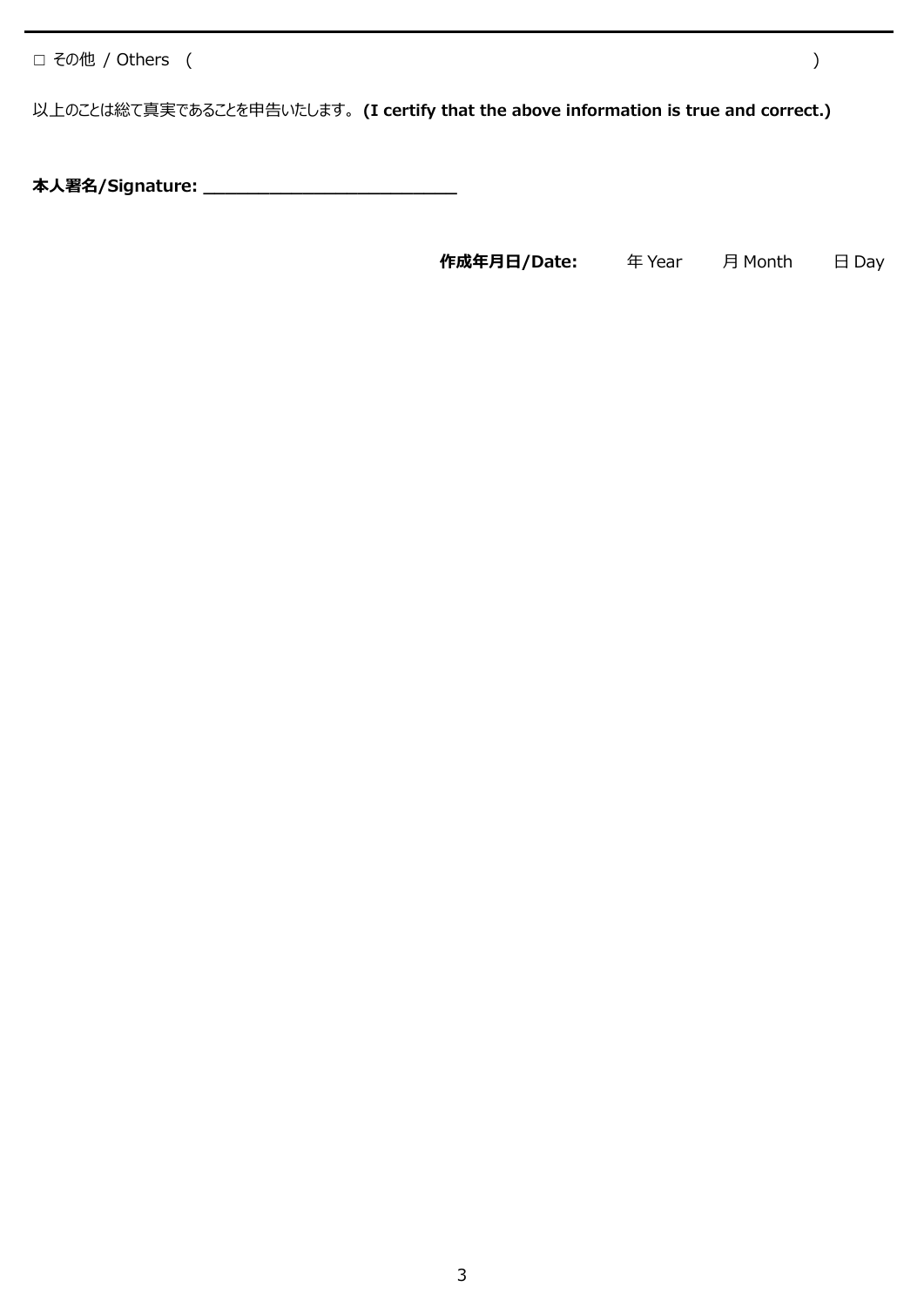#### **別紙 Attachment**

#### **スペースが足りない場合は下記にご記入下さい。Please use the space below for additional information.**

| 申請人氏名<br><b>Student's Name</b> |  | 国籍<br><b>Nationality</b> |  |  |  |  |
|--------------------------------|--|--------------------------|--|--|--|--|
|                                |  |                          |  |  |  |  |
| 履歴書の続き Continued resume        |  |                          |  |  |  |  |

### 10.家族関係 Family Details 氏 名 Name 生年月日 Date of Birth 職 業 **Occupation** 現住所 Current Address

| 11.学歴       |                |         | 修学期間 Period of Study |            |          |  |
|-------------|----------------|---------|----------------------|------------|----------|--|
| Educational | 学校名            | 所在地     | 入学年月                 | 卒業年月       | 年数       |  |
| Background  | Name of School | Address | Enrollment           | Completion | Years    |  |
|             |                |         | Year/Month           | Year/Month | Enrolled |  |
|             |                |         |                      |            |          |  |
| 8           |                |         |                      |            |          |  |
| 9           |                |         |                      |            |          |  |
| 10          |                |         |                      |            |          |  |

| 12.日本語学習歴/<br>Previous Japanese<br>Education | 学校名/<br>Name of School | 所在地<br>Address | 修学期間 / Period of Study<br>開始年月<br>/Enrollment<br>Year/Month | 修了年月<br>/Completion<br>Year/Month | 学習時間数/<br>Learning total<br>hours |
|----------------------------------------------|------------------------|----------------|-------------------------------------------------------------|-----------------------------------|-----------------------------------|
| 3                                            |                        |                |                                                             |                                   |                                   |
|                                              |                        |                |                                                             |                                   |                                   |

| 13.日本語能力試<br>験、J-TEST、<br>NAT-TEST 受験<br>歴/<br>JLPT, J.TEST,<br>NAT-TEST | 試験名/<br><b>TEST</b> | 受験レベル/<br>Level | 受験時期 /<br>Exam date<br>Year / Month | 点数/<br>Score | 結果                 |
|--------------------------------------------------------------------------|---------------------|-----------------|-------------------------------------|--------------|--------------------|
| 4                                                                        |                     |                 |                                     |              | □合格/pass □不合格/fail |
| 5                                                                        |                     |                 |                                     |              | □合格/pass □不合格/fail |
| 6                                                                        |                     |                 |                                     |              | □合格/pass □不合格/fail |